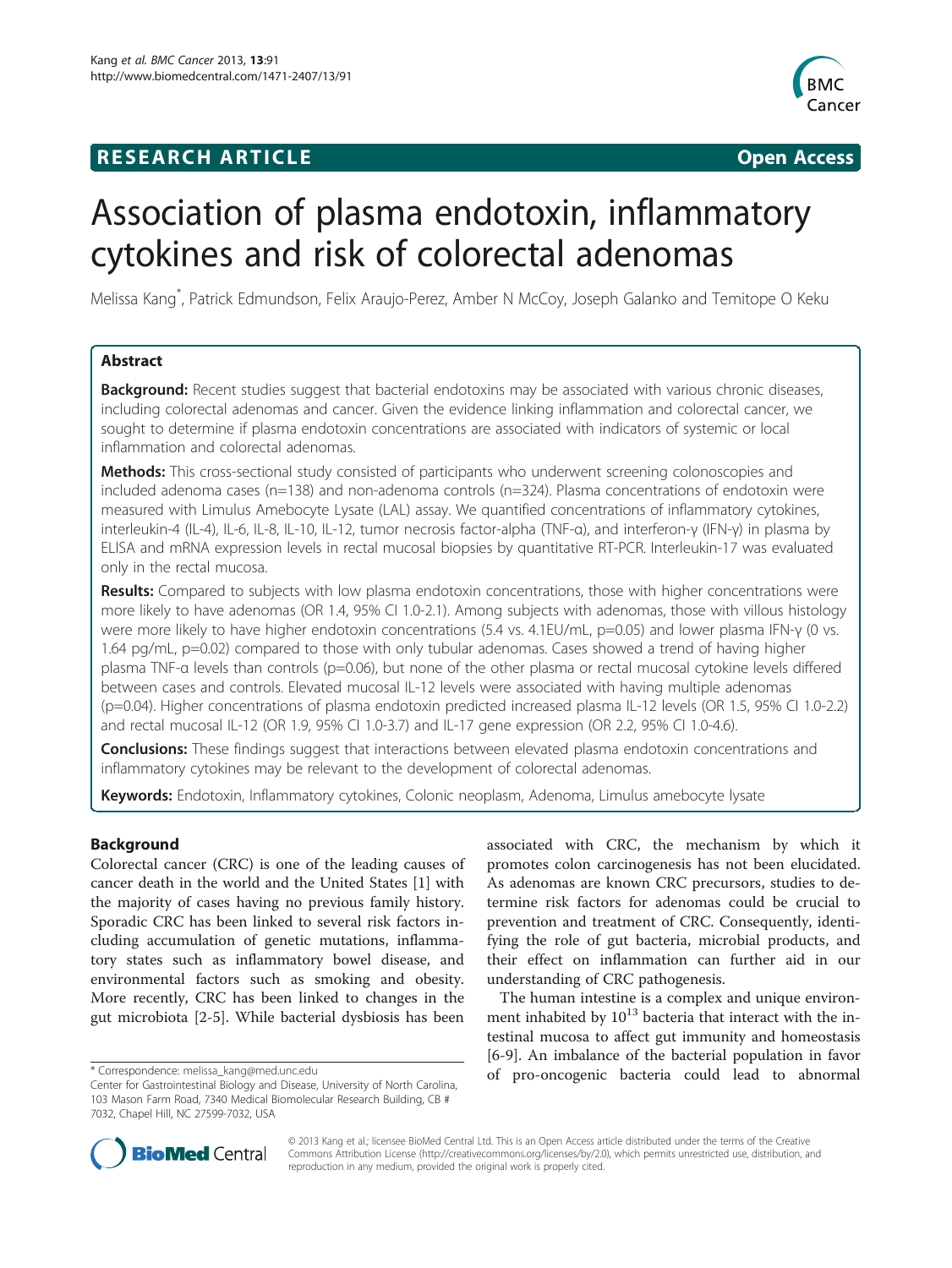proliferation of the colonic epithelium and adenoma formation [\[10,11\]](#page-7-0). Although previous studies have reported an association between gram-positive bacteria, Streptococcus gallolyticus (formerly S. bovis) and colorectal neoplasia [[12\]](#page-7-0), we have demonstrated that an increased abundance of Proteobacteria, a decreased abundance of Bacteroides, and a disproportionate colonization of the gut with predominant Escherichia coli were associated with adenomatous states [[13,14\]](#page-7-0). More recently, Kostic et al. observed that Fusobacterium were enriched in CRC, also supporting a role of gram-negative bacteria in colorectal carcinogenesis [[2\]](#page-6-0). One of the proposed mechanisms by which S. gallolyticus promotes development of colorectal tumors is through the production of inflammatory cytokines by the release of their cell wall antigens [[12\]](#page-7-0). Thus, bacterial dysbiosis that favors higher abundance of gram-negative bacteria could contribute to the formation of adenomas via increased endotoxin release and inflammation.

Endotoxin, or lipopolysaccharide (LPS), is a component of the cell wall of gram negative bacteria and is released into the host environment by the destruction of the cell wall. Studies have shown that certain bacterial types are correlated with elevated concentrations of plasma endotoxin [[15,16](#page-7-0)], which can have detrimental effects. Under experimental conditions, endotoxin binds to LPS-binding protein to form a complex with CD14, which leads to activation of toll-like receptor 4 (TLR-4), initiation of innate inflammatory response, activation of macrophages and monocytes, and production of pro-inflammatory cytokines such as tumor necrosis factor- $\alpha$  (TNF- $\alpha$ ), interleukin (IL)-6, and IL-23 [[15](#page-7-0)-[20](#page-7-0)]. An overabundance of LPS-rich bacteria in the gut may provide an environment that is conducive for chronic inflammation and increased production of pro-inflammatory cytokines and reactive oxygen species. These cytokines can activate the NF-κβ pathway, which has been implicated in cell proliferation and DNA damage leading to carcinogenesis [\[17](#page-7-0)-[20](#page-7-0)].

The aim of our study was to determine the relationship between plasma endotoxin, systemic and local inflammation, and colorectal adenomas. We assessed the association between plasma endotoxin concentrations, plasma cytokines IL-4, IL-6, IL-8, IL-10, TNF-α, and interferon-γ (IFN-γ) levels, and local cytokine mRNA expression levels of IL-4, IL-6, IL-8, IL-10, IL-17, TNF-α, and IFN-γ in relation to adenomas.

## Methods

Study population. The study population and data collection were as previously described [[13,14\]](#page-7-0). The subjects in this cross-sectional study were drawn from the Diet and Healthy Study V (DHSV), where participants underwent screening colonoscopies at the University of North Carolina at Chapel Hill Hospitals. Eligibility requirements were as follows: age  $\geq$  30 years; proficiency in English to provide informed written consent and participate in a phone interview; a satisfactory preparation for colonoscopy and complete examination to the cecum; outpatient; no history of familial polyposis, colitis, previous colonic resection, previous colon cancer or polyps; and had not taken antibiotics within 12 weeks prior to the colonoscopy. Information about diet and lifestyle was collected by telephone interview for each subject within 12 weeks of the colonoscopy. Anthropometric measures were obtained on the day of the colonoscopy. Rectal mucosal biopsies taken at 10–12 cm from the anal verge were obtained during colonoscopy. All participating subjects provided written informed consents and consented to blood samples. Subjects who had adenomatous polyps at colonoscopy were classified as cases (n=138) and subjects without adenomas as controls (n=324). The study was approved by the Institutional Review Board at the University of North Carolina, School of Medicine (Protocol #05-3138).

Plasma endotoxin assay. Blood samples were collected in EDTA-containing tubes, and plasma was separated by centrifugation. Plasma samples were frozen in small aliquots at −80°C to prevent repeated freezing and thawing until analysis. Plasma endotoxin concentrations were measured using a commercially available quantitative chromogenic endpoint Limulus Amebocyte Lysate (LAL) QCL-1000 kit (Lonza, Walkersville, MD). Briefly, 300 μl of plasma was diluted 1:3 with 10 mM  $MgCl<sub>2</sub>$ (Lonza), then heat inactivated at 70°C for 30 min, followed by further dilutions to 1:30–1:40 and 50 μl of the diluted sample was added to a 96-well pyrogen-free culture plate. Remaining procedures were performed according to the manufacturer's instructions. Endotoxin concentrations (EU/ml) in the samples were determined from a standard curve using pure endotoxin standards. All assays were run in duplicate. The detection range of this kit was 0.1EU/ml to 1.0EU/ml. For samples that were below the lowest standard value, endotoxin concentration was calculated as the blank (negative control) concentration value of 0.055 times the dilution factor. Two samples required much larger dilutions at a ratio of 1:99 and could not be accurately compared to the endotoxin standard curve. These two samples were removed as outliers. The intra-assay and inter-assay coefficients were 4.3% and 17.2%, respectively.

Quality control for plasma endotoxin assay. Blood samples were collected in EDTA-containing tubes to prevent coagulation. Because LAL is composed of the coagulation system of the horseshoe crab, EDTA can inhibit LAL gel formation by chelating divalent cations in the LAL formulation, thus, depleting the lysate of the cations it needs to function properly. Therefore, samples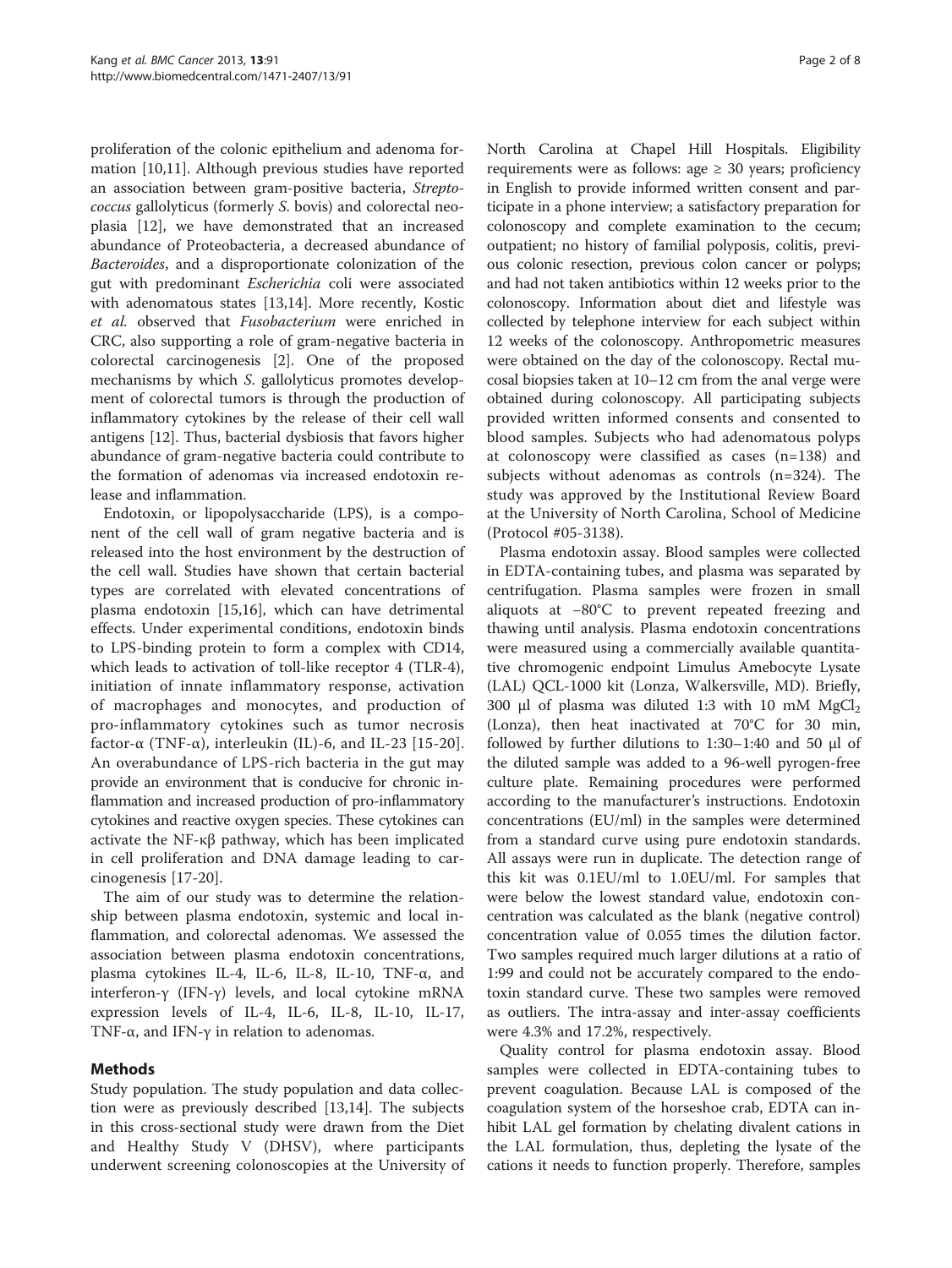were diluted in 10 mM MgCl2 to overcome the inhibitory nature of EDTA. This method was proven to pass the positive product control test by the manufacturer. Furthermore, plasma contains protein components that could inhibit the assay. To verify the lack of product inhibition, samples were tested for inhibition according to the manufacturer's instructions. Briefly, samples were either spiked with 0.4 EU/mL of endotoxin or unspiked. Endotoxin concentrations from both samples were determined. If the difference between spiked and unspiked samples equaled  $0.4$  EU/mL + 25%, the sample was considered uninhibited. We performed this on groups of samples and determined that plasma containing hemolyzed red blood cells did not pass the test. Thus, only plasma samples with clear yellow color passed the test and were included in our assay. With these measures, the components potentially interfering with the reaction were minimized.

Enzyme-linked immunosorbent assay (ELISA) of plasma cytokines. ELISA was used to quantify inflammatory cytokines in the plasma samples. Any samples with gross hemolysis or lipemia were not assayed. Plasma samples were thawed and centrifuged to remove any precipitates prior to running the assay. The plasma cytokine assay was performed using the Milliplex high sensitivity human cytokine kit for IL-4, IL-6, IL-8, IL-10, TNF- $\alpha$ , and IFN- $\gamma$ (HSCYTO-60SK, Millipore, Billerica, MA) following the manufacturer's recommendation. Plasma samples were mixed with fluorescently labeled, color coded microspheres in 96-well plates and incubated overnight at 4°C. The next day plates were washed, and a biotinylated detection antibody was added, followed by incubation with agitation for 1 h at room temperature. Next, Streptavidin-Phycoerythrin was added to each well, followed by incubation for 30 min and another wash step. Finally, the reaction was read immediately on the Bioplex 200 System (Biorad, Hercules CA). Fluorescent intensities for the samples were derived by fitting on a standard curve. Each assay was run in duplicate with positive controls included in each batch. The average of two measurements was used for data analysis. Minimal detection levels were 0.13 pg/mL for IL-4, 0.10 pg/mL for IL-6, 0.11 pg/mL for IL-8, 0.15 pg/mL for IL-10, 0.05 pg/mL for TNF- $\alpha$ , and 0.29 pg/mL for IFN- $\gamma$ . The intra-assay and inter-assay coefficients of variation were 4.16% and 9.12% for IL-4, 3.51% and 4.48% for IL-6, 3.26% and 6.48% for IL-8, 3.31% and 11.84% for IL-10, 3.49% and 3.78% for TNF-α, and 4.88% and 7.79% for IFN-γ respectively.

RNA extraction, reverse transcription and quantitative real-time PCR (qRT-PCR) of rectal mucosal biopsies. Rectal biopsies were placed in RNA Later (Qiagen, Valencia, CA) immediately after collection. RNA extraction was performed within 1 week of obtaining the tissue biopsies, and isolated RNA was stored at −80°C in small

aliquots to prevent repeated freezing and thawing. Extraction of RNA and qRT-PCR were previously described [[21](#page-7-0),[22](#page-7-0)]. Briefly, RNA was extracted from tissue biopsies using the Qiagen RNeasy Protect Mini Kit following the manufacturer's protocol (Qiagen, Valencia, CA). RNA purity and concentration were evaluated by Agilent Bioanalyzer (Agilent, Santa Clara, CA) as well as absorbance readings using the NanoDrop ND-1000 spectrophotometer immediately after the extraction (Thermo Scientific, Wilmington, DE). Only samples with an RNA integrity number (RIN) above 7 were used for RT-PCR assays (Agilent, Santa Clara, CA). One μg of total RNA was reverse transcribed (RT) using the Cloned AMV First-Strand cDNA Synthesis Kit (Invitrogen, Grand Island, NY). Commercially available RT-qPCR primers (SABiosciences, Valencia, CA) were obtained for the housekeeping gene, hydroxymethylbilane sythase (HMBS), and seven inflammatory cytokines that included: IL-4, IL-6, IL-8, IL-10, IL-17, TNF-α, and IFN-γ. Each reaction contained 2 μL of cDNA, 1 μM of each primer, and 5 μL of Fast-SYBR Green Master Mix (Applied Biosystems, Carlsbad, CA). Cycling conditions were: 1 cycle at 95°C for 10 min followed by 45 cycles of 95°C for 15 s, 60°C for 1 min, and 72°C for 30 s. All samples were run in duplicate for both the target and housekeeping genes. The housekeeping gene was used for normalization. Pooled RNA from control subjects was included with each batch of RT-PCR reaction and served as a reference. This pooled RNA also served as a calibration point across different batches of PCR runs. Transcript abundance was calculated by the delta-delta threshold cycle (ΔΔCt) method [\[23](#page-7-0)]. Additional quality control measures included initial validation of qPCR efficiency for all target genes and the housekeeping gene. Standard curves were generated using dilutions series of standards for target or housekeeping genes and the PCR efficiency was calculated using the method of Pfaffl et al. [[24](#page-7-0)]. The amplification efficiency of the target genes and housekeeping standard were comparable.

Statistical analysis. Participant characteristics were compared using student's t-test or a chi squared test. Median concentrations of plasma endotoxin and inflammatory markers were compared between controls and cases by the Mann–Whitney  $U$  test as this data was highly skewed and not normally distributed. As a result, we used nonparametric approaches (Mann–Whitney U tests) which do not assume normality.

Plasma endotoxin concentrations in controls were used to determine upper and lower 50% cut points. Upper and lower halves of plasma endotoxin concentrations were compared between cases and controls using unconditional logistic regression and odds ratio. Plasma cytokines, tissue cytokines, BMI, physical activity, smoking status and daily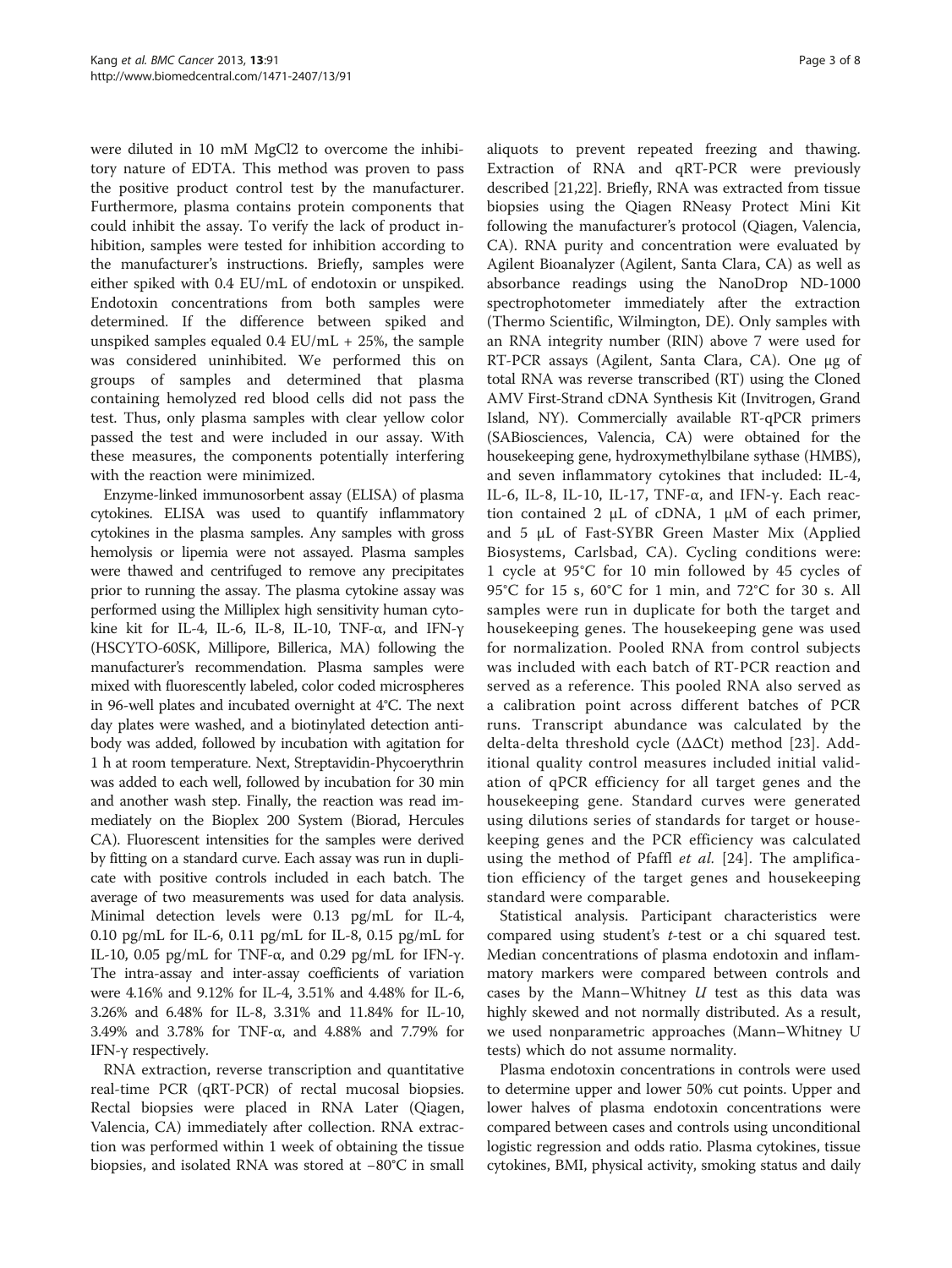fat intake were tested as potential confounders. Each was added to a logistic regression model with case status as the response and upper or lower halves of endotoxin concentrations as the predictor. If the odds ratios (OR) for the concentrations of endotoxin changed by at least 10% after the inclusion of the new variable in the model, then that variable was considered to be a potential confounder. After all such potential confounders were identified, they were all entered into the model along with the concentrations of endotoxin, and a backwards stepwise procedure was performed with endotoxin being forced into the model. Ultimately, we identified all tissue cytokines and dietary fat as confounders and ran the final logistic regression model with adjustment for these variables.

Associations between endotoxin concentrations and adenoma size, number, grade and location were also assessed by Mann–Whitney  $U$  test. The relationship between each plasma or rectal mucosal cytokine and endotoxin concentrations was also evaluated by multivariate logistic regression while adjusting for the levels of other plasma or rectal mucosal cytokines. P-values less than 0.05 were considered statistically significant while Pvalues greater than 0.05 but less than 0.10 were considered a trend toward significance. P-values were adjusted for multiple comparisons via False Discovery Rate [[25\]](#page-7-0).

## Results

We evaluated concentrations of plasma endotoxin and local and systemic inflammatory cytokines from 138 cases and 324 controls. The characteristics of cases and controls are shown in Table 1. Subjects were evenly distributed between males and females and were mostly Caucasians. Compared to controls, cases were slightly older and more likely to be overweight and obese. All adenomas were discovered in the colon, and only 5 subjects had adenomas with a villous component. We analyzed the data using only tubular adenomas, but results were largely unchanged from when we analyzed tubular and villous adenomas together. Thus, we present the data for all adenomas.

The median levels of endotoxin concentrations for cases was 4.1 (1.8-26.8 EU/mL) and for controls 3.8 (1.8-26.4 EU/mL). Plasma endotoxin concentrations were divided into higher and lower concentrations based on the cut points in controls. Compared to subjects in low plasma endotoxin concentrations, those with higher concentrations were significantly more likely to have adenomas when adjusted for rectal mucosal cytokines and dietary fat (OR=1.4, CI 95% 1.0–2.1) (Table [2\)](#page-4-0).

We also assessed whether concentrations of plasma endotoxin were associated with adenoma characteristics.

The average number of adenomas was 1.8 per person (range 1–9). The adenoma size distribution was as follows: small adenoma, 1–5 mm, 66%; medium adenoma, 6–10 mm, 25%; large adenoma, >10 mm, 9% (Table [3](#page-4-0)). Endotoxin concentration was significantly higher in those with villous adenomas than tubular adenomas ( $p<0.05$ ) (Table [3\)](#page-4-0). However, there were no associations between adenoma size or number and endotoxin concentrations.

Median plasma or rectal mucosal cytokine levels were not different between cases and controls, with the exception of plasma TNF-α levels which showed a trend toward being higher in those with adenomas than those without adenomas (p=0.06) (Table [4](#page-5-0), Table [5\)](#page-5-0). We compared plasma and rectal mucosal cytokines between cases with one versus multiple adenomas, cases with at least one adenoma of at least 1 cm in size versus all adenomas less than 1 cm in size, and cases with at least one adenoma with villous component versus all

|  |  |  | Table 1 General characteristics of study population |  |  |  |
|--|--|--|-----------------------------------------------------|--|--|--|
|--|--|--|-----------------------------------------------------|--|--|--|

| <b>Characteristics</b>               | Case<br>$(n=138)$ | Control<br>$(n=342)$ | p     |
|--------------------------------------|-------------------|----------------------|-------|
| Age (years), mean (se)               | 57.0 (0.6)        | 55.2 (0.4)           | 0.01  |
| Sex, n (%)                           |                   |                      |       |
| Male                                 | 72 (55)           | 142 (47)             | 0.12  |
| Race, n (%)                          |                   |                      |       |
| White                                | 121 (88)          | 296 (89)             | 0.73  |
| Black                                | 16(12)            | 35(11)               |       |
| BMI, n (%)                           |                   |                      | 0.03  |
| Normal                               | 43 (32)           | 147 (44)             |       |
| Overweight                           | 61(45)            | 113 (34)             |       |
| Obese                                | 32(24)            | 74 (22)              |       |
| Waist/Hip ratio (mean (se))          | 0.934(0.007)      | 0.907(0.004)         | 0.001 |
| Calories (kcal/day), mean (se)       | 1986 (65)         | 1993 (47)            | 0.92  |
| Smoking Status, n (%)                |                   |                      | 0.62  |
| Current                              | 11(8)             | 26(9)                |       |
| Former                               | 41 (32)           | 109 (36)             |       |
| Never                                | 78 (60)           | 166 (55)             |       |
| Physical activity                    | 2263 (215)        | 2565 (159)           | 0.28  |
| (MET minutes per day), mean<br>(se)  |                   |                      |       |
| Fat intake (grams/day), mean<br>(se) | 75.8 (2.8)        | 77.0 (1.9)           | 0.71  |
| Number of adenomas, mean<br>(se)     | 1.8(0.1)          |                      |       |
| Size of adenomas (mm), mean<br>(se)  | 5.7(0.4)          |                      |       |
| New adenoma histology                |                   |                      |       |
| Tubular, n (%)                       | 100 (95)          |                      |       |
| Villous, n (%)                       | 5(5)              |                      |       |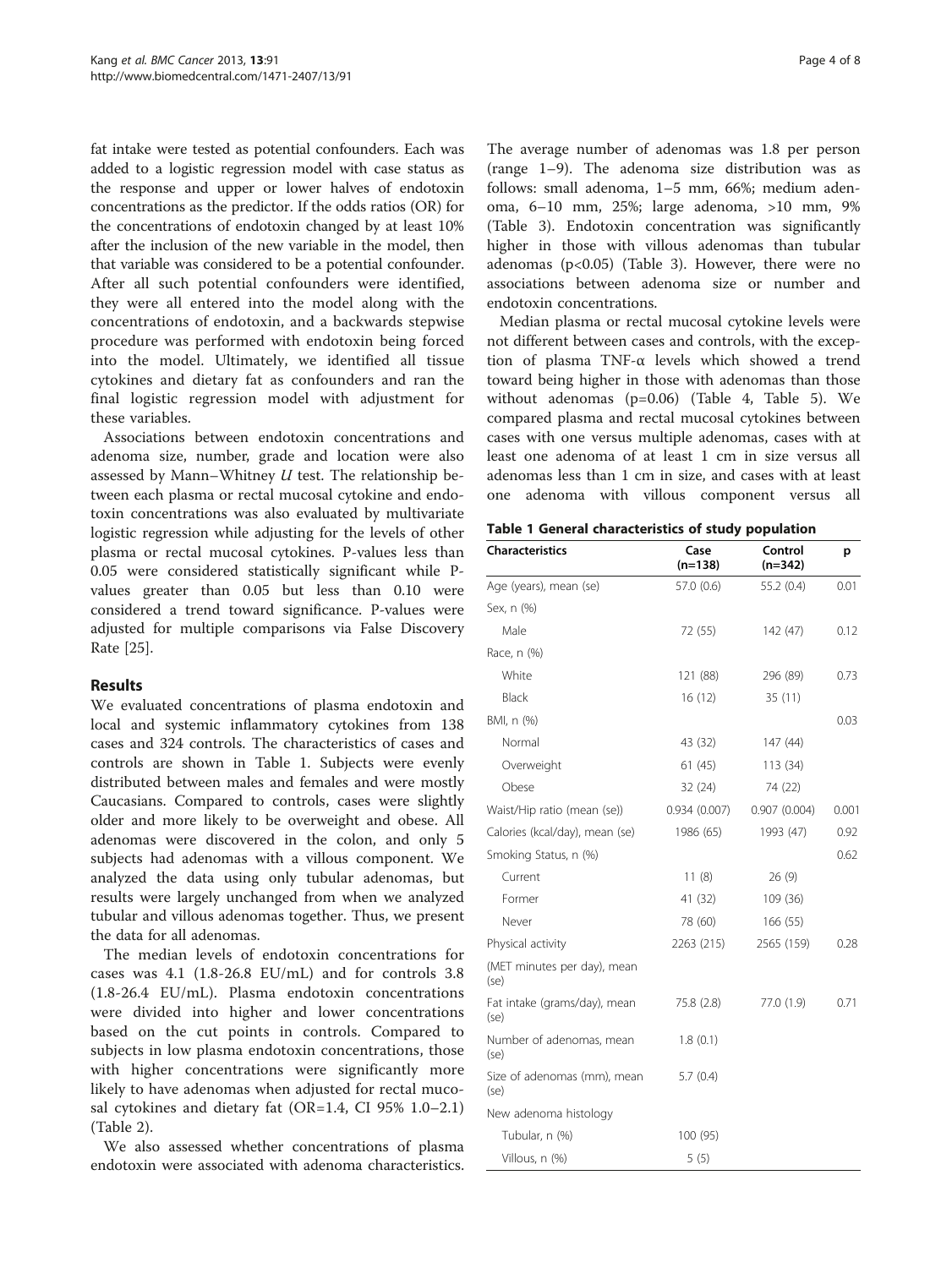<span id="page-4-0"></span>adenomas having only tubular components, using Mann–Whitney  $U$  test. In subjects with multiple adenomas as compared to those with only one adenoma, only median mucosal IL-12 level was significantly higher (1.09 vs. 0.65, p=0.04). In subjects with villous adenomas, only median plasma IFN-γ was significantly lower than in those with only tubular adenomas (0 vs. 1.64 pg/mL, p=0.02). None of the other comparisons for number of adenomas or adenoma type and plasma or rectal mucosal cytokines were statistically significant (results not shown).

In addition, we examined the relationship between plasma endotoxin concentrations and a panel of plasma or rectal mucosal cytokines using multivariate logistic regression. We found that those in the upper half of endotoxin concentrations were significantly more likely to have higher plasma IL-12 as compared to those in the lower half of endotoxin concentrations (OR=1.5, CI 95% 1.0-2.2) (Additional file [1](#page-6-0): Table S1). Similarly, those in the upper half of endotoxin concentrations were significantly more likely to have higher mucosal IL-12 (OR=1.9, CI 95% 1.0–3.7) and mucosal IL-17 (OR=2.2, CI 95% 1.0–4.6) than those in the lower half of the endotoxin concentrations (Additional file [1](#page-6-0): Table S1). No statistically significant results were found for the remaining cytokines.

## **Discussion**

This study evaluated the relationship between endotoxemia and colorectal adenomas and their association with systemic and mucosal cytokines. We found an association between high endotoxin concentrations and adenomas. Compared to those with low endotoxin concentrations, those with higher endotoxin concentrations were more likely to be cases. We also observed a positive association between villous adenomas and high endotoxin concentrations. Only plasma TNF-α levels showed a trend toward being higher in adenoma cases than controls (p=0.06). None of the other plasma or rectal mucosal cytokine levels was significantly different between cases and controls. In multivariate analysis, higher concentrations of endotoxin predicted increased plasma levels of IL-12 as well as rectal mucosal gene expression levels of IL-12 and mucosal IL-17. Increased mucosal gene expression level of IL-12 was also associated with multiple adenomas.

Table 2 Association between plasma endotoxin concentrations and presence of adenomas

| .<br>Plasma Endotoxin         | <b>Unadjusted OR</b><br>(95% CI) | <b>Adjusted OR</b><br>(95% CI)* |
|-------------------------------|----------------------------------|---------------------------------|
| Lower Half (0-3.76 EU/mL)     | $1.0$ (Ref)                      | $1.0$ (Ref)                     |
| Upper Half (3.80-26.39 EU/mL) | 1.4(1.0.2.1)                     | 1.4(1.0, 2.1)                   |

OR odds ratio, CI confidence interval.

\*adjusted for rectal mucosal cytokines and daily dietary fat.

## Table 3 Endotoxin concentration analysis by adenoma characteristics

|                  | n   | Median (25th, 75th) | р    |
|------------------|-----|---------------------|------|
| Adenoma size     |     |                     |      |
| $1-5$ mm         | 90  | 4.11 (2.21, 5.21)   | 0.44 |
| $6-10$ mm        | 34  | 4.06 (2.81, 5.38)   |      |
| $>10$ mm         | 13  | 4.95 (3.44, 5.61)   |      |
| Adenoma number   |     |                     |      |
| $1 - 2$          | 109 | 4.13 (2.54, 5.27)   | 0.60 |
| $3+$             | 29  | 4.22 (2.08, 5.69)   |      |
| Adenoma grade    |     |                     |      |
| Tubular          | 100 | 4.11 (2.19, 5.30)   | 0.05 |
| Villous*         | 5   | 5.41 (4.86, 5.61)   |      |
| Adenoma location |     |                     |      |
| Proximal         | 50  | 4.14 (2.84, 5.35)   | 0.90 |
| Distal           | 88  | 4.13 (2.19, 5.36)   |      |

\*Any adenomas containing villous components were classified as villous.

We found that subjects with adenomas were more likely to have higher endotoxin concentrations, especially those with villous adenomas. High dietary fat intake has been shown to increase endotoxemia [[26](#page-7-0)], and in our study, positive relationship between adenoma status and endotoxemia was maintained even after adjusting for rectal mucosal cytokines and dietary fat. Limited studies have evaluated the association between endotoxins and colorectal adenomas. A recent report by Lee et al. demonstrated that endotoxin concentrations were higher in individuals with polyps, especially dysplastic adenomas. Our results are consistent with their findings [[27](#page-7-0)]. To our knowledge, these are the first studies to show that higher endotoxin concentrations are associated with adenoma risk in humans. While Lee et al. did not evaluate any mechanisms that could explain the endotoxin relationship to adenomas, we propose that bacterial dysbiosis in favor of overabundance of gram-negative bacteria in individuals with adenomas could lead to increased endotoxin release, and thereby contribute to elevated production of inflammatory cytokines. This, in turn, could promote leakiness of the intestinal mucosal barrier and translocation of endotoxin into the blood stream. A recent study showed that intraluminal administration of LPS in the colon resulted in altered local cytokine production suggesting that elevated LPS in the colon is able to cause intestinal inflammation [[28](#page-7-0)].

Chronic inflammation is a risk factor for colorectal cancer. We have previously shown that elevated levels of plasma IL-6 and TNF-α are associated with increased risk of adenomas [[21\]](#page-7-0). In this study, we found a borderline association between plasma TNF-α levels and colorectal adenomas. Evaluation of the relationship between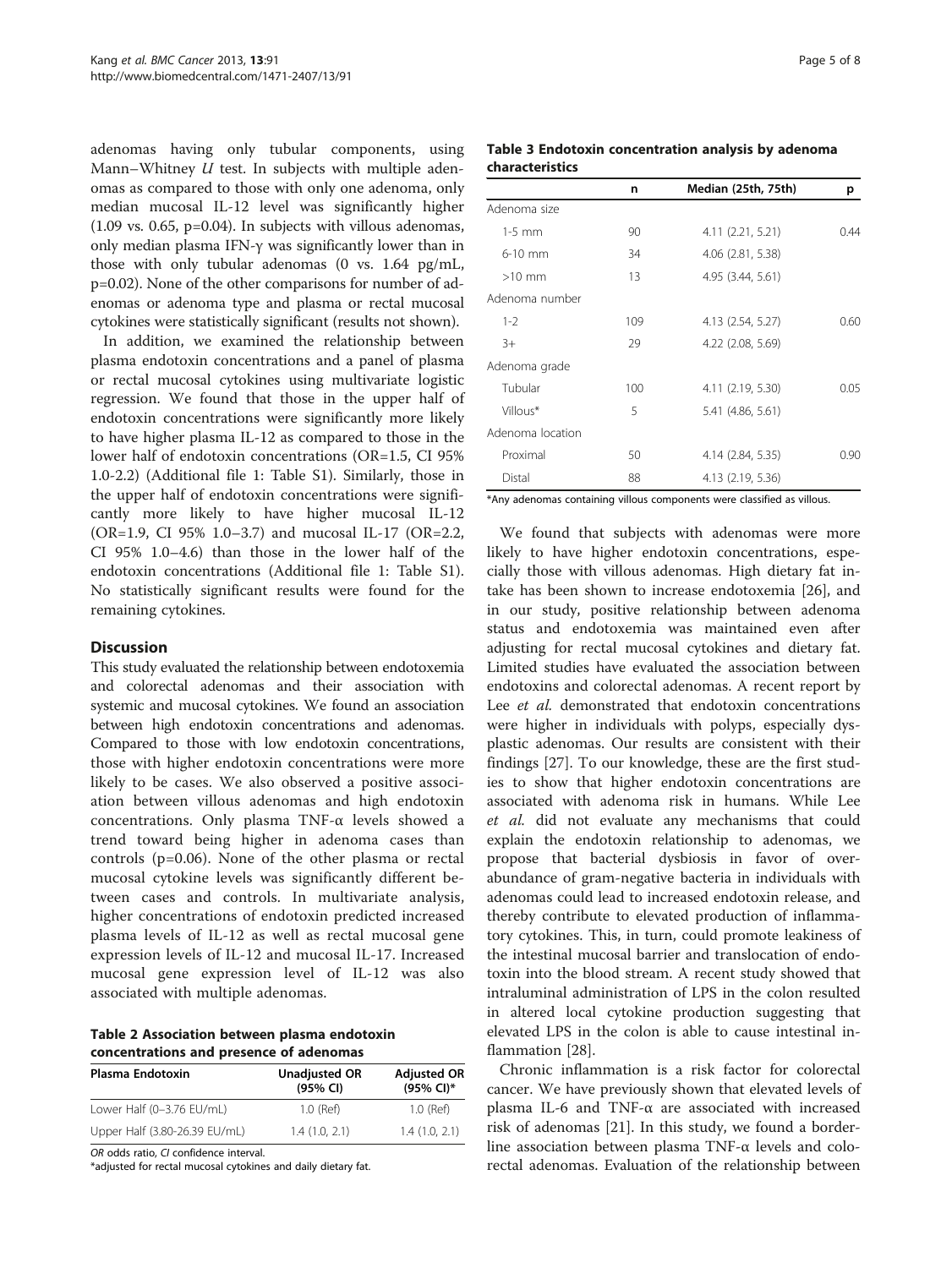| Plasma levels, units  | Case $(n=138)$      | Control $(n=342)$   | p     | Adjusted |  |
|-----------------------|---------------------|---------------------|-------|----------|--|
|                       | (median (min, max)) | (median (min, max)) |       | $p^*$    |  |
| TNF- $\alpha$ (pg/mL) | 4.8(1.3, 276.6)     | 4.3(0, 268.3)       | 0.008 | 0.06     |  |
| $IL-4$ (pg/mL)        | 4.3(0, 916.5)       | 2.6(0, 5459.2)      | 0.07  | 0.19     |  |
| $IL-6$ (pg/mL)        | 4.1(0, 1099.1)      | 4.0(0, 911.1)       | 0.70  | 0.80     |  |
| $IL-8$ (pg/mL)        | 3.0(0, 131.2)       | 2.7(0, 291.1)       | 0.07  | 0.19     |  |
| $IL-10$ (pg/mL)       | 8.5(0, 1644.7)      | 7.4 (0, 1308.8)     | 0.60  | 0.80     |  |
| $IL-12$ (pg/mL)       | 0.5(0, 716.1)       | 0.5(0, 1106.3)      | 0.82  | 0.82     |  |
| IFN- $\gamma$ (pg/mL) | 1.4 (0, 924.8)      | 1.5(0, 390.0)       | 0.57  | 0.80     |  |

<span id="page-5-0"></span>Table 4 Comparison of plasma concentration of endotoxin and plasma cytokine levels among cases and controls

TNF tumor necrosis factor, IL interleukin, IFN Interferon.

\* adjusted for multiple comparisons via False Discovery Rate.

endotoxin and plasma or mucosal cytokines revealed that plasma IL-12 levels, and rectal mucosal levels of IL-12 and IL-17 were likely to be elevated with increased endotoxin concentrations. This observation for IL-12 is consistent with published literature demonstrating imbalance in Th1 cytokine network in colorectal carcinogenesis [[29,30](#page-7-0)]. IL-17 is a pro-inflammatory cytokine that could promote tumorigenesis and tumor progression [[31,32](#page-7-0)]. Our observations support an association between plasma endotoxin concentrations and markers of systemic and mucosal inflammation.

When we analyzed rectal mucosal and plasma cytokines in relation to adenoma characteristics, we found that those with villous adenomas were more likely to have lower plasma IFN-γ. IFN-γ is mainly induced by IL-12. Elevated levels of IL-12 have been reported in adenomas while decreased levels have been noted in CRC [[29,30\]](#page-7-0). As villous adenomas are more likely to be dysplastic than tubular adenomas and closer in progression to CRC, it is possible that changes in cellular immunity such as altered levels of immune markers, IL-12 and IFN-γ, could

Table 5 Comparison of tissue cytokine levels among cases and controls

| <b>Tissue</b> | Case (n=111)           | Control (n=278)        | p    | Adjusted<br>$\mathsf{p}^{**}$ |  |
|---------------|------------------------|------------------------|------|-------------------------------|--|
| levels, *     | (median (min.<br>max)) | (median (min.<br>max)) |      |                               |  |
| $TNF-\alpha$  | $0.8$ (0.03, 18.6)     | $0.8$ (0, 18.2)        | 0.92 | 0.92                          |  |
| $   -4$       | 0.5(0, 16.0)           | $0.4$ (0, 14.4)        | 0.08 | 0.29                          |  |
| $II -6$       | 1.0(0.06, 41.2)        | $1.1$ (0.1, 39.1)      | 0.77 | 0.88                          |  |
| $IL-8$        | 0.5(0, 24.8)           | 0.5(0, 32.4)           | 0.44 | 0.59                          |  |
| $II - 10$     | $0.4$ (0, 115.1)       | $0.6$ $(0, 72.9)$      | 0.05 | 0.29                          |  |
| $   -12$      | 0.7(0.04, 24.3)        | $0.8$ (0.01, 16.3)     | 0.34 | 0.54                          |  |
| $II - 17$     | 0.7(0, 12.4)           | 0.9(0, 15.1)           | 0.11 | 0.29                          |  |
| $IFN-v$       | 0.8(0.06, 56.6)        | $0.7$ $(0.02, 24.8)$   | 0.34 | 0.54                          |  |

TNF tumor necrosis factor, IL interleukin, IFN Interferon.

\*Relative gene expression to HMBS and normalized to pooled RNA of controls. \*\* adjusted for multiple comparisons via False Discovery Rate.

contribute to cancer development. Our results demonstrate that rectal mucosal inflammatory cytokines are positively associated with plasma endotoxin concentrations, particularly for adenoma cases. These results are consistent with prior literature showing a correlation between endotoxemia and inflammatory cytokines and oxidative stress markers, and suggest a role of microbiota in mediation of inflammation and adenoma formation via endotoxin production [\[14,33](#page-7-0)].

Given that the gut is colonized by complex bacterial communities, we acknowledge that elevated endotoxin concentrations alone may be insufficient to promote inflammation and adenomas. It is likely that other bacteria or bacterial products may be involved. For, example, Streptococcus gallolyticus (formerly S. bovis), a grampositive bacteria, has been associated with colorectal adenomas and cancer [[12](#page-7-0)]. S. gallolyticus is thought to promote increased production of inflammatory cytokines and development of colorectal tumors via the release of cell wall antigens [[34](#page-7-0)]. However, our previous studies, demonstrating an increased abundance of LPS-rich Proteobacteria, particularly Escherichia coli, in association with adenomatous states [\[13,14\]](#page-7-0) provide a good rationale for evaluating bacterial endotoxins, inflammation and adenomas.

In this study, we used mucosal biopsies obtained from the rectum while the adenomas were found in the colon. The rectum has been routinely sampled in human studies to assess biomarkers of colorectal adenomas and cancer. This is based on the idea of a "field effect" whereby events occurring in the rectum are reflective of events going on elsewhere in the colon [[35-39](#page-7-0)]. Ponz de Leon et al. examined mucosal proliferation in different tracts of the large bowel in subjects with colorectal polyps or cancer and normal controls [\[40](#page-7-0)]. They found no significant differences in cell proliferation between mucosal samples taken at various distances from the colorectal cancer margin suggesting that hyper-proliferation of the entire colonic mucosa was common in patients with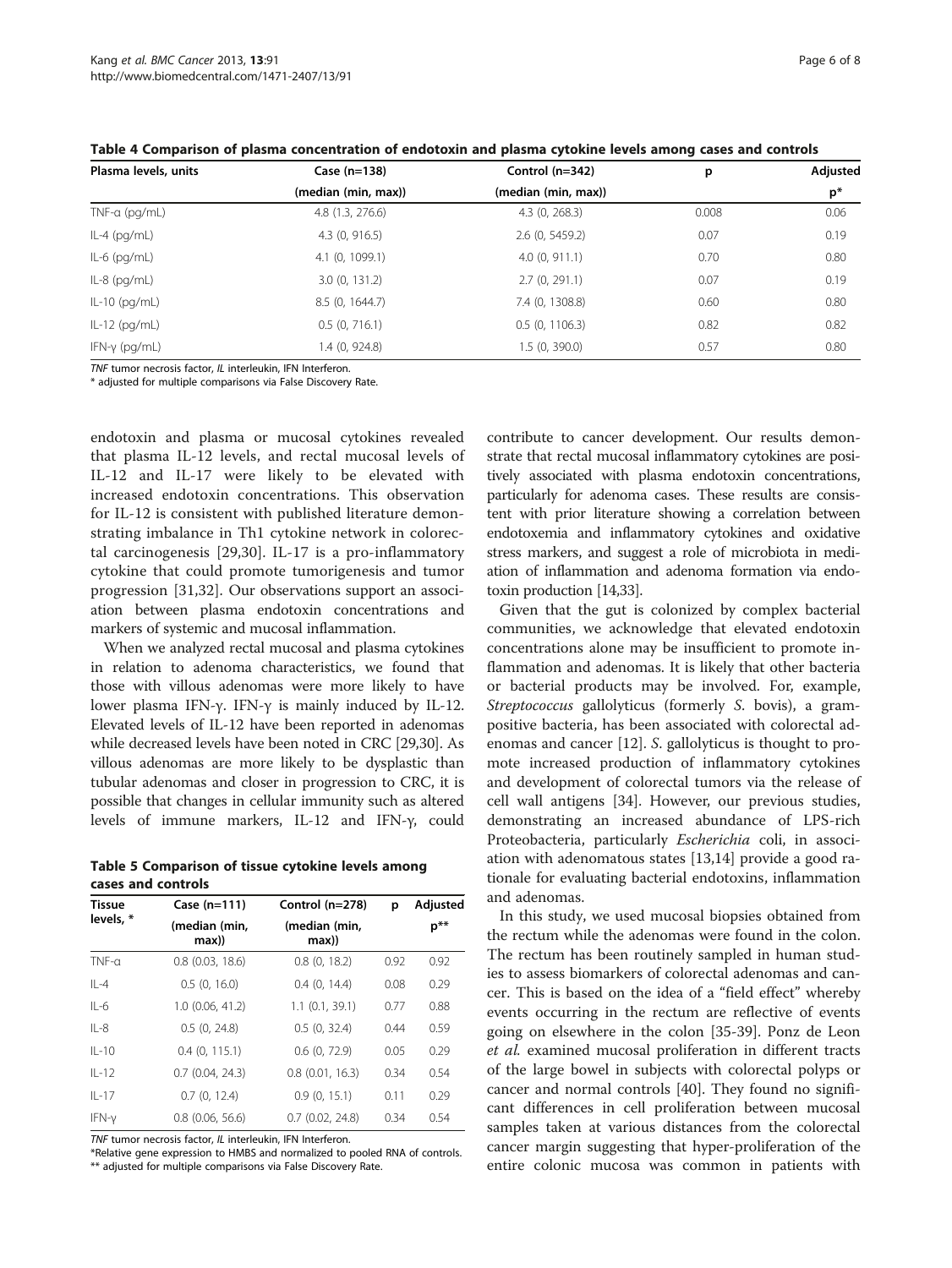<span id="page-6-0"></span>colorectal cancer. Furthermore, we have previously established that decreased apoptosis is a risk factor for adenomas, and lower rates of apoptosis can be detected from normal rectal mucosa distant from adenomatous tissue [\[36](#page-7-0)]. This field effect has also been observed with bacterial composition. Momozawa et al. examined seven sites in the gut and noted that there were no significant quantitative or qualitative differences in bacteria from ileum to rectum, suggesting that the majority of bacteria would be similar throughout the large intestine [\[41](#page-7-0)]. These studies support that rectal mucosal biopsies could be a good surrogate for biopsies adjacent to adenomas.

We did not have comprehensive medical histories of the subjects. While endotoxin transfer to the bloodstream could be caused by other factors such as tissue damage, infection and other medical conditions that may induce systemic inflammation, all the subjects in our study were ambulatory and healthy enough to undergo outpatient screening colonoscopies. Although, we did not have detailed past infection histories, one of the inclusion criteria was that subjects had not taken antibiotics within 12 weeks prior to colonoscopy, thus, ruling out recent bacterial infections contributing to inflammation.

A limitation of our study is that we used a commercially available endpoint chromogenic LAL test with detection level as its low as 0.1EU/ml. We chose this method because of its ability to quantitate plasma endotoxin as well as low overall equipment cost. Even though we controlled for protein inhibition of the LAL endotoxin assay, it is possible that there were still components that could interfere with the reaction and potentially obscure the distinction between cases and controls. However, our results are comparable with other studies that evaluated presence of plasma endotoxin in healthy individuals [\[42-44\]](#page-7-0). Lastly, we did not measure endotoxin concentrations in the mucosa, which could be more relevant to adenoma formation. We also recognize that with the cross-sectional nature of our study, we cannot establish a causal relationship between endotoxin, inflammation and colorectal adenomas, and that studies in animal models are needed to assess potential mechanisms. This study has several strengths which include a large sample size, detailed exposure information, and evaluation of both local and systemic markers of inflammation.

## Conclusion

To the best of our knowledge, this is one of the first studies to evaluate the association of plasma endotoxin and inflammation in relation to the risk of colorectal adenomas. We found a positive association between plasma endotoxin concentrations and adenomas as well as several measures of rectal mucosal inflammation. In particular, higher levels of endotoxin predicted increased

plasma and mucosal IL-12 and mucosal IL-17. Those with villous adenoma histology were more likely to have higher endotoxin but lower plasma IFN-γ as compared to those with tubular histology. Thus, our study suggests that bacterial endotoxins are associated with increased levels of plasma and rectal mucosal cytokines, especially in subjects with adenomas.

## Additional file

[Additional file 1: Table S1.](http://www.biomedcentral.com/content/supplementary/1471-2407-13-91-S1.docx) Odds ratios (95% CI) for elevated levels of cytokines given elevated endotoxin concentrations.

### Abbreviations

CRC: Colorectal cancer; IFN: Interferon; IL: Interleukin; LPS: Lipopolysaccharide; TNF: Tumor necrosis factor.

#### Competing interests

The authors declare that they have no competing interests.

#### Authors' contributions

MK: planned the details of the study, collected and interpreted data, and drafted the manuscript. PE: collected data. ANM: collected data. FAP: collected data. JAG: performed statistical analysis. TOK: planned the study, interpreted data, and drafted the manuscript. All authors read and approved the final manuscript.

#### Acknowledgements

Carlton Anderson read the absorbance of the samples and standards and accordingly calculated endotoxin concentrations.

#### Financial support

DHS V (NCI R01 CA 044684), bacteria grant (NCI R01 CA 136887), GI SPORE (P50 CA 106991), CGIBD (P30 DK 034987).

### Received: 20 August 2012 Accepted: 18 February 2013 Published: 26 February 2013

### References

- 1. Jemal A, Bray F, Center MM, Ferlay J, Ward E, Forman D: Global cancer statistics. CA Cancer J Clin 2011, 61(2):69-90.
- 2. Kostic AD, Gevers D, Pedamallu CS, Michaud M, Duke F, Earl AM, Ojesina AI, Jung J, Bass AJ, Tabernero J, et al: Genomic analysis identifies association of Fusobacterium with colorectal carcinoma. Genome Res 2012, 22(2):292–298.
- 3. Scanlan PD, Shanahan F, Clune Y, Collins JK, O'Sullivan GC, O'Riordan M, Holmes E, Wang Y, Marchesi JR: Culture-independent analysis of the gut microbiota in colorectal cancer and polyposis. Environ Microbiol 2008, 10(3):789–798.
- 4. Sobhani I, Tap J, Roudot-Thoraval F, Roperch JP, Letulle S, Langella P, Corthier G, Tran Van Nhieu J, Furet JP: Microbial dysbiosis in colorectal cancer (CRC) patients. PLoS One 2011, 6(1):e16393.
- 5. Wang T, Cai G, Qiu Y, Fei N, Zhang M, Pang X, Jia W, Cai S, Zhao L: Structural segregation of gut microbiota between colorectal cancer patients and healthy volunteers. ISME J 2012, 6(2):320–329.
- 6. Arumugam M, Raes J, Pelletier E, Le Paslier D, Yamada T, Mende DR, Fernandes GR, Tap J, Bruls T, Batto JM, et al: Enterotypes of the human gut microbiome. Nature 2011, 473(7346):174–180.
- 7. Li Y, Kundu P, Seow SW, de Matos CT, Aronsson L, Chin KC, Karre K, Pettersson S, Greicius G: Gut microbiota accelerate tumor growth via cjun and STAT3 phosphorylation in APCMin/+ mice. Carcinogenesis 2012, 33(6):1231–1238.
- 8. Tlaskalova-Hogenova H, Stepankova R, Hudcovic T, Tuckova L, Cukrowska B, Lodinova-Zadnikova R, Kozakova H, Rossmann P, Bartova J, Sokol D, et al: Commensal bacteria (normal microflora), mucosal immunity and chronic inflammatory and autoimmune diseases. Immunol Lett 2004, 93(2–3):97–108.